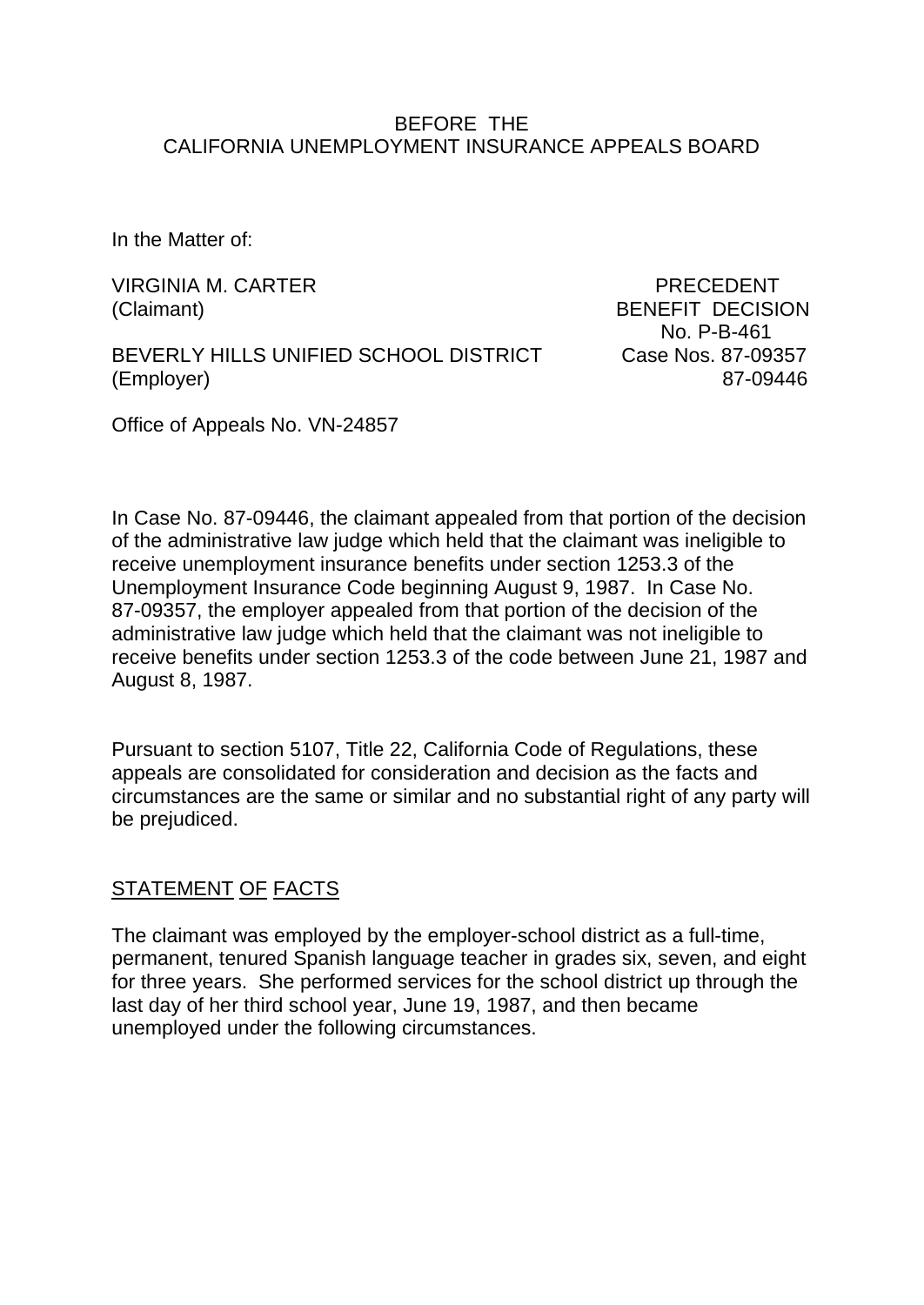Because of budgetary cutbacks the employer notified the claimant on March 11, 1987 that it would be eliminating or reducing school district service, and that her position would therefore be abolished. After a formal hearing on the issue the claimant and other teachers were notified of their removal on May 12, 1987, to become effective on June 19. Pursuant to California Education Code Section 44956, the claimant was also informed of her reemployment rights within the school district anytime during the following thirty-nine months, including certain seniority provisions and her right to be placed on the substitute teacher list. The claimant filed her unemployment insurance claim effective June 21, 1987.

On August 5, 1987 the employer notified the claimant that she had been placed on the school district's substitute teacher list, but that she would only be paid her regular salary if she worked twenty-one days or more during any sixty-day period. Her pay would otherwise be \$65 per day, a substantial reduction. She was given no specific date of return to work during the 1987-1988 school year. Because the claimant's teaching expertise extended to only one academic subject the chances of her being called to substitute on any regular basis, or at all, could not be determined. As a result of the employer's decision to eliminate or reduce certain services in March 1987 another six permanent, tenured teachers, along with twenty substitutes, had also been notified by the employer of its intent to remove them. These other teachers had the right to join the claimant in the substitute pool along with the teachers already there.

# REASONS FOR DECISION

Section 1253.3(a) of the Unemployment Insurance Code provides in pertinent part as follows:

"Notwithstanding any other provision of this division, unemployment compensation benefits, extended duration benefits, and federal-state extended benefits are payable on the basis of service to which Section 3309(a)(1) of the Internal Revenue Code of 1954 applies, in the same amount, on the same terms, and subject to the same conditions as benefits payable on the basis of other service subject to this division, except as provided by this section."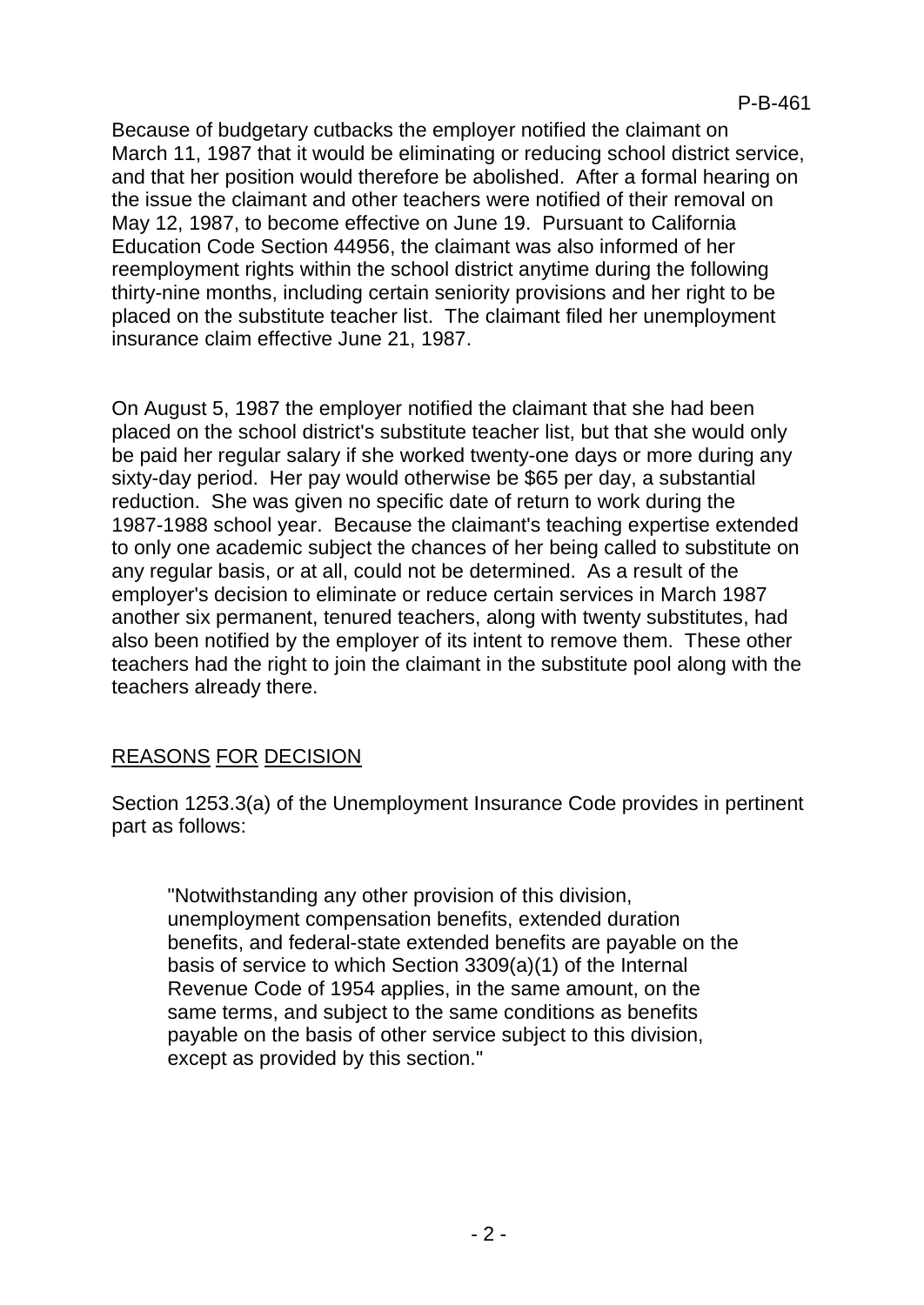Section 1253.3(b) of the code provides in pertinent part as follows:

"Benefits specified by subdivision (a) based on service performed in the employ of a nonprofit organization, or of any public entity as defined by Section 605, or of any federally operated school, with respect to service in an instructional, research, or principal administrative capacity for an educational institution are not payable to any individual with respect to any week which begins during the period between two successive academic years or terms or, when an agreement provides instead for a similar period between two regular but not successive terms, during that period, or during a period of paid sabbatical leave provided for in the individual's contract, if the individual performs services in the first of the academic years or terms and if there is a contract or a reasonable assurance that the individual will perform services for any educational institution in the second of the academic years or terms."

Section 3304(a)(6)(A), Title 26, United States Code, provides that employees of private tax exempt or public schools are eligible to receive unemployment insurance benefits on the same basis as other claimants, except that they cannot use their school wages during a period between two successive academic years or terms under the following circumstances:

"(1) with respect to those employed in an instructional, research, or principal administrative capacity, if the claimant worked in the first and was under contract or there is 'reasonable assurance that such individual will perform services in any such capacity for any educational institution in the second of such academic years or terms.' (emphasis added)

"(2) with respect to those in any other capacity, if the claimant worked in the first and there is 'reasonable assurance that such individual will perform such services in the second of such academic years or terms.' "

When the federal legislation was enacted in 1977, California's conformity legislation, section 1253.3(b) of the code, included additional language identical to that underscored above.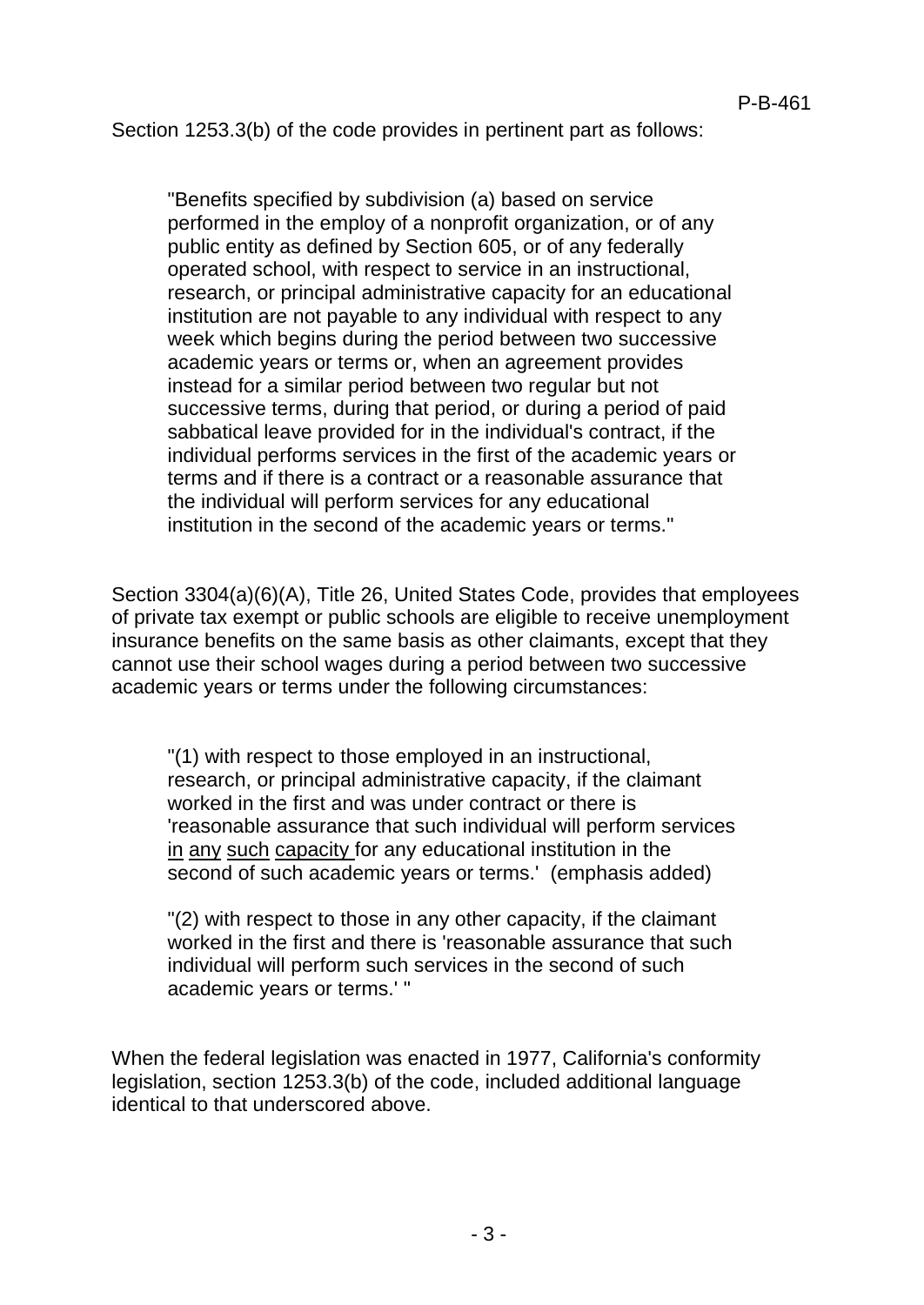The inclusion of the underscored language works a profound change on the meaning of that section of the code. With the underscored language, benefits are payable if there is no contract nor reasonable assurance the affected school employee will perform services in the second academic year or term in the same capacity that that employee performed those services in the first year or term. Without the underscored language, an affected school employee can be paid benefits only if there is no contract nor reasonable assurance that the employee will perform any services in the second year or term.

In 1984, the Legislature amended a portion of section 1253.3(b) of the code unrelated to the issue in this case. In doing so, the Legislature also struck from this code section the words "in any such capacity," even though federal law was not similarly amended. When the amendment was made there was no explanation in the Legislative Counsel's Digest that the proposed amendment would change the law in this particular. Thus, California's statute has been apparently inconsistent with federal law, even though every other amendment in other years to the federal law has been dutifully followed by California. The state has always been able to provide coverage beyond the extent provided by federal law. However, it must provide coverage to those who would qualify for benefits under federal law, and specifically in this case under section 3304(a)(6) of Title 26.

On November 13, 1978, the Department of Labor stated that federal law required the between-terms denial for teachers, researchers, and principal administrators be applied if the individual had reasonable assurance of work in any of these capacities in the following term.

On December 24, 1986, the Department of Labor issued Program Letter No. 4-87, modifying its definition of "reasonable assurance" for the purposes of section 3304(a)(6)(A) of Title 26. It stated:

" 'Reasonable assurance' is defined as a written, oral, or implied agreement that the employee will perform services in the same or similar capacity during the ensuing academic year, term, or remainder of a term." (emphasis added)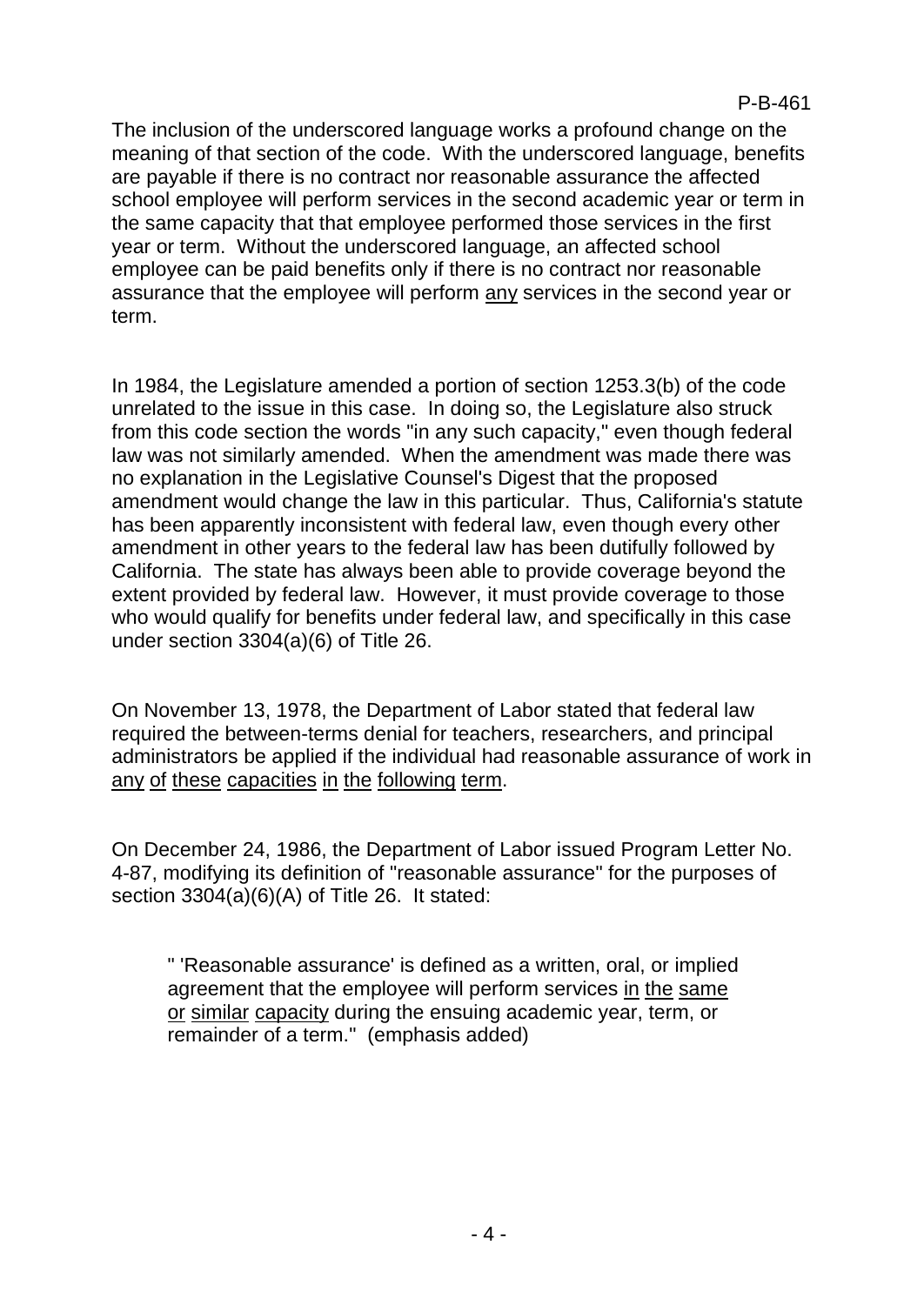The Department of Labor now applies the following principles in this situation:

"(1) There must be a bona fide offer of employment in the second academic period in order for a reasonable assurance to exist.

"(2) An offer of employment is not bona fide if only a possibility of employment exists. This would occur if the circumstances under which the claimant would be employed are not within the control of the educational institution and the institution cannot provide evidence that such claimants normally perform services following the academic year.

"(3) Reasonable assurance exists only if the economic terms and conditions of the job offered in the second period are not substantially less (as determined under State Law) than the terms and conditions for the job in the first period. This position modifies that stated on page 23 of Supplement 5 of the Underlying Draft Legislation."

The position of the Department of Labor, and the position that section 1253.3(b) in California originally took in 1977, are adhered to by the overwhelming number of other state court jurisdictions that have considered the issue.

In Neshaminy School District v. Pennsylvania Commonwealth (1981), 57 Pa. Commw. 543, 426 A.2d 1245, the claimant had been employed for two and a half years as a long-term substitute. As such she filled in for various teachers who had taken long-term leaves of absence. The claimant was then informed that contract teachers who were suspended due to declining enrollment would be given preference as long-term substitutes and that the claimant would be only offered day-to-day substitute work. The court found that the claimant lacked reasonable assurance of work in the same capacity. The court stated:

"Claimant's reemployment as a day-to-day substitute and not a long-term substitute is not relevant to a determination of the existence of or lack of reasonable assurance of reemployment." 426 A.2d at 1247.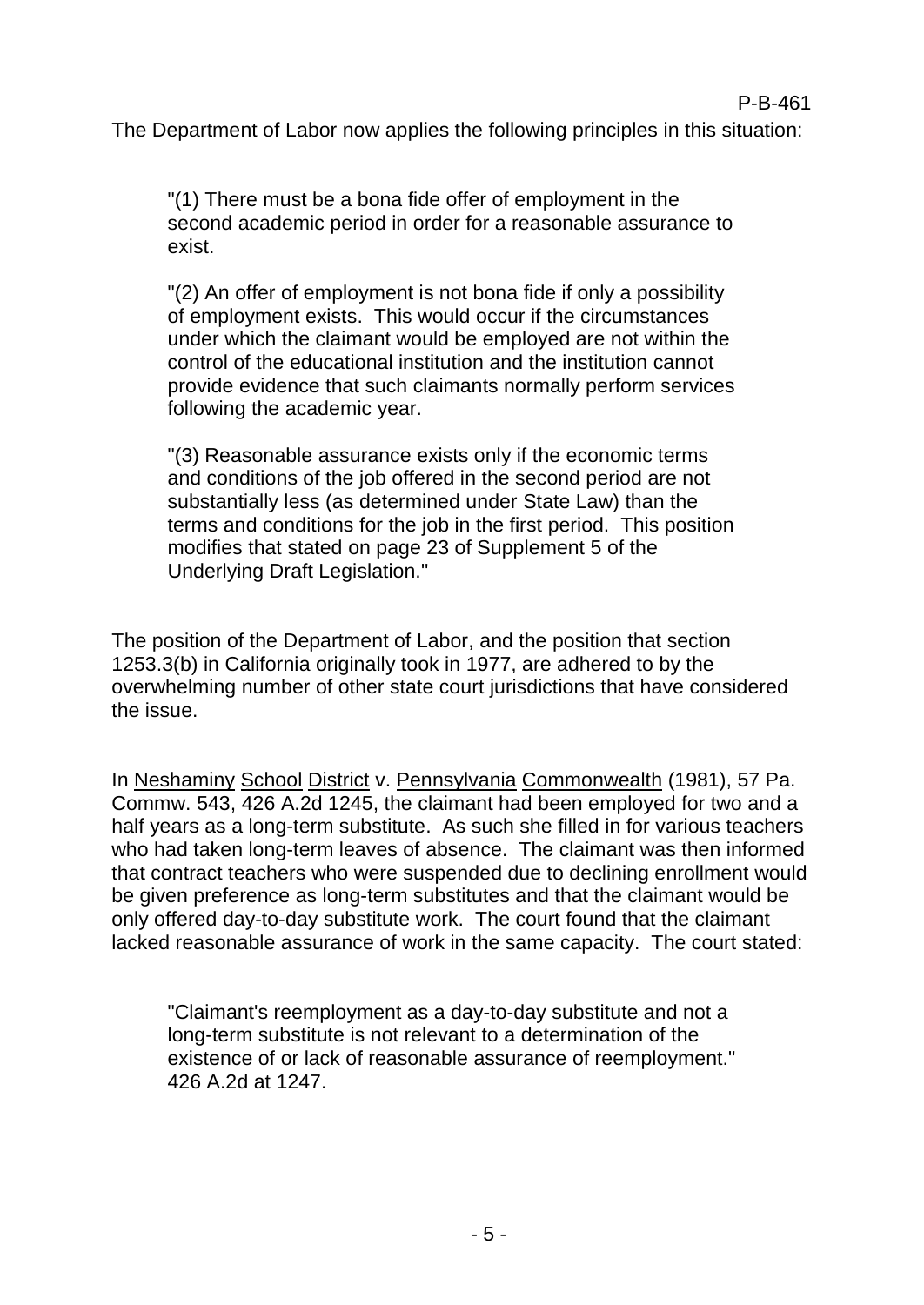In Sulat v. Board of Review (1980), 176 N.J. Super. 584, 424 A.2d 451, a teacher had been a substitute for seven years. During 1978/1979 she worked on a full-time basis. At the end of the school year she was informed she would not be reemployed on a full-time basis but would be kept on a substitute list. The court again found that the claimant did not have reasonable assurance of services in any such capacity. Since the claimant had worked in a full-time capacity previously she should be offered the same employment in the second term. The court stated:

"We conclude that 'services in any such capacity,' in the circumstances, contemplates continuation of full-time services under an annual contract, not an offer of eligibility for day-to-day substitute services." 424 A.2d at 454.

In Leissrinq v. Department of ILHR (1983), 115 Wis.2d 475, 340 N.W.2d 533, a full-time public school teacher was laid off at the end of the school term and offered a place on the substitute teaching list with no guarantee of wages or hours or a contract to teach. The court found that the claimant lacked reasonable assurance of performing services in any such capacity.

In that case the agency claimed that the statutory language was unambiguous since if the teacher had reasonable assurance of performing any amount of services during the following year the claimant would be ineligible. The court disagreed and found that the language was in fact ambiguous. It stated that the purpose of the disqualification was to "prevent subsidized summer vacations for those teachers who are employed during one academic year and who are reasonably assured of resuming their employment the following year."

The court went on to state that a person would not have reasonable assurance unless "the terms and conditions of the employment for the following year are reasonably similar to those of the teacher's employment in the preceding year."

The court then explained the rationale behind its decision: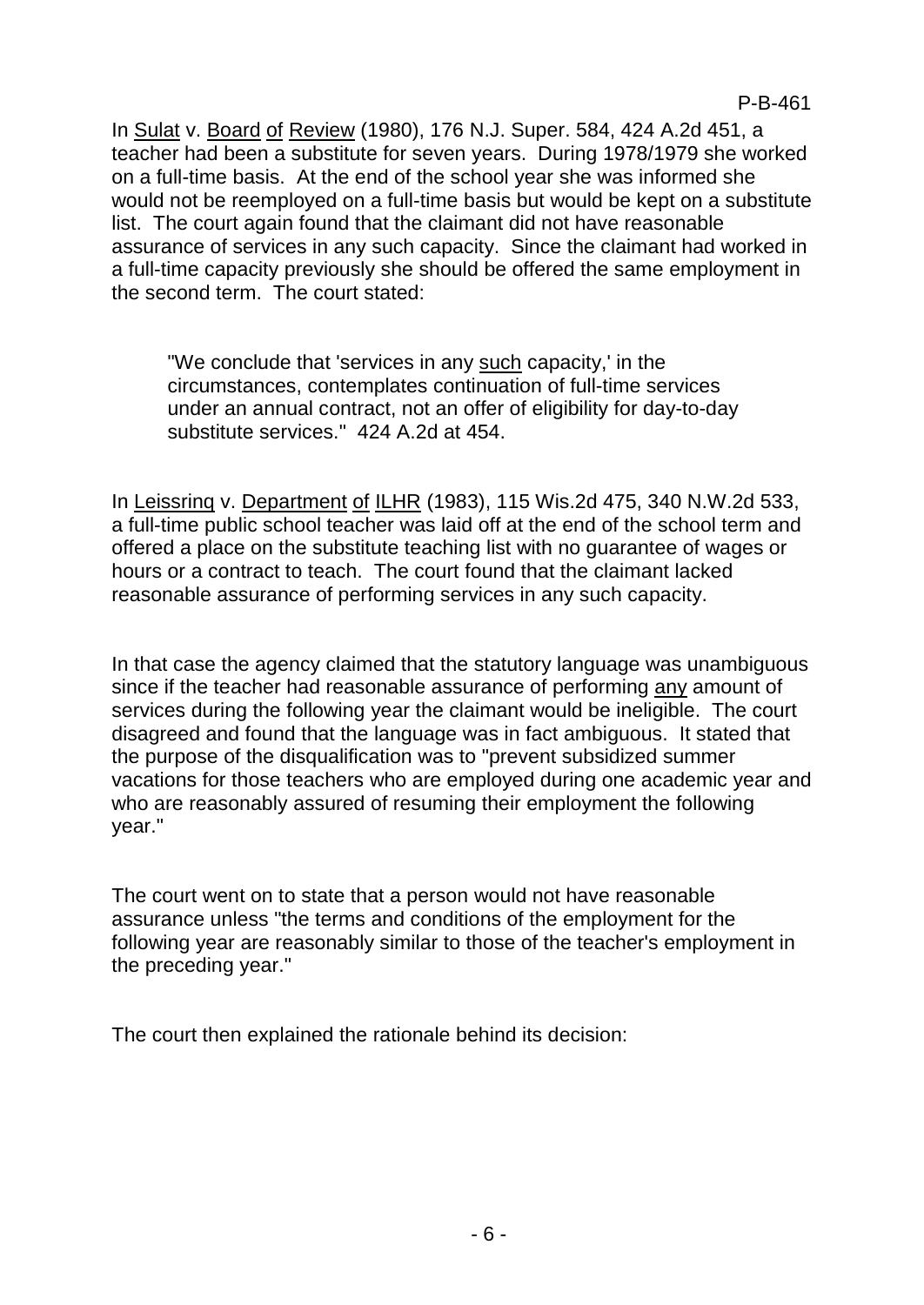"A teacher previously employed fulltime who becomes unemployed at the end of an academic year, and whose only employment prospect for the following year is a substitute teaching position involving no guaranteed hours or wages, or a position having a substantial decrease in hours and earning capacity, is immediately confronted with a potential need to find alternative means of economic support. In addition, that individual may need to seek another teaching position in a severely restricted job market. If the teacher wants to secure another fulltime position for the next academic year, he or she must utilize the summer months for this job search, and will need economic aid for this purpose as well. This teacher is confronting a far different situation than the teacher who can look forward to resuming his or her fulltime employment in the fall. If the latter individual seeks unemployment compensation benefits over the summer period, it is possible that he or she is merely seeking a subsidized summer vacation. . . ." 340 N.W.2d at 539-540.

The following other cases have reached comparable results on similar facts: Charatan v. Board of Review (1985), 200 N.J. Super. 74, 490 A.2d 352; Johnson v. Independent School District (Supreme Court of Minn., 1980), 291 N.W. 2d 699; Mallon v. Employment Division (1979), 41 Ore.App. 479, 599 P.2d 1164; Whitley v. Board of Review (1983), 116 Ill.App.3d 476, 451 N.E. 2d 942; Fort Wayne Community Schools v. Review Board (Indiana Court of Appeals, 1981), 428 N.E.2d 1379; Abulhosn v. Department of Employment Security (1986), 106 Wash.2d 486, 722 P.2d 1306; Ash v. Board of Review (1986), 26 Ohio St.3d 158, 497 N.E.2d 724; but see Williams v. City School District of Binqhamton (1981), 81 A.D.2d 928, 439 N.Y.S. 503 (full-time New York tenured and probationary teachers who lost jobs due to layoffs and who were placed on the substitute list had reasonable assurance).

The claimant in the matter before us started the fall term in 1987 with no assurance when, or even if, she would be called for work. Arguably the size of the substitute list, her low amount of seniority, and her particular academic specialty militated against the school district's frequent use of her skills. More to the point, the claimant was at best assured of employment at a reduced pay rate and at a significantly reduced frequency of calls for work. Although we are aware that a given case might pose a close question of fact on the issue of whether, for example, a slight decrease in pay or a change from long-term to day-to-day substituting would be "in the same capacity," the case before us leaves no doubt that this claimant would not be performing services in the fall of 1987 in any capacity reasonably comparable to her earlier services.